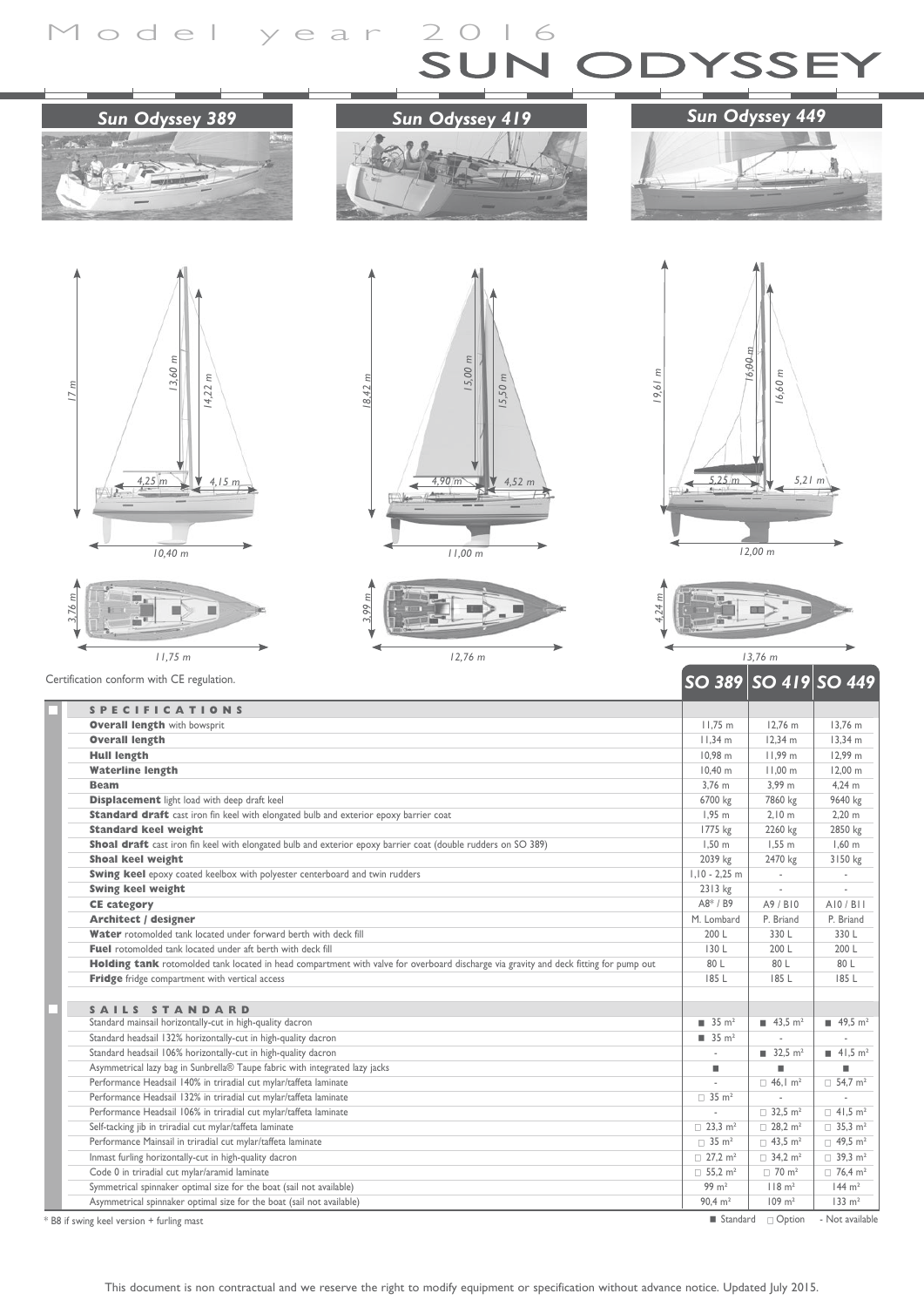## **S AIL HANDLING Genoa winches** 2 x Harken 40.2 self-tailing winches **and the self-tailing winches** and the self-tailing winches and the self-tailing winches **and the self-tailing winches** and the self-tailing winches and the self-tailing Genoa winches 2 x Harken 46.2 self-tailing winches **and a self-tailing winches** and a self-tailing winches and a self-tailing winches and a self-tailing winches **and a self-tailing winches** and a self-tailing winches and a **Genoa winches** 2 x Harken 50.2 self-tailing winches **Camera Community Community Community Community Community Community Community Community Community Community Community Community Community Community Community Community C Coachroof winch** Harken 35.2 self-tailing winch to port **Coachroof winch** Harken 40.2 self-tailing winches to port **and the experimental control of the experimental control of the experimental control of the experimental control of the experimental control of the experimental c Coachroof winch** Harken 35.2 self-tailing with additional winch handle **Coachroof winch** Harken 40.2 self-tailing with additional winch handle - \* \* **Harken "Rewind" electric genoa winches** 2 x 46.2 winches that can sheet-in and sheet-out electrically **Electric coachroof winch** 1 x Harken 40.2 12v self-tailing in place of standard winch to port **complex and any self-tailing in place** of standard winch to port **Genoa tracks** adjustable Harken lead cars located on coachroof  $\blacksquare$ **Genoa tracks** adjustable Harken lead cars (located on the side decks)  $\Box$   $\Box$ **Ball-bearing track** for self-tacking jib contained by containing track of containing track for self-tacking jib **Winch handle** I Harken winch handle with ball-bearing grip **and the contract of the contract of the contract of the contract of the contract of the contract of the contract of the contract of the contract of the contract Mainsheet and genoa sheet** lead back to helm station with Spinlock jammers **and a station of the station of the station of the station of the station of the station of the station of the station of the station of the stat Line jammers** Spinlock, on both sides of coachroof with return blocks and the state of the state of the state of coachroof with return blocks and the state of the state of the state of coachroof with return blocks and the **Mainsheet traveller** roof-mounted traveller with ball-bearing cars, control lines lead aft to cockpit s and solid state of the state of the state of the state of the state of the state of the state of the state of the sta **Spinnaker deck hardware** Spinlock jammers **Asymmetrical spinnaker gear** halyard, 2 sheets, tack line lead forward on deck, Harken blocks contained a community of contained a community of contained a contained a contained a contained a contained a contained a conta **Bowsprit** with integrated stainless steel bow roller **PREMIERE PREMIERE PREMIERE** PREMIERE PREMIERE PREMIERE **MAST AND RIGGING Classic mast** aluminium with double spreaders **and the contract of the contract of the contract of the contract of the contract of the contract of the contract of the contract of the contract of the contract of the contra Furling mast** contract the contract contract contract contract contract contract contract contract contract contract contract contract contract contract contract contract contract contract contract contract contract contr Standing rigging discontinuous 1x19 stainless steel wire the contract of the contract of the contract of the contract of the contract of the contract of the contract of the contract of the contract of the contract of the c **Standing rigging** discontinuous Dyform® stainless steel wire s s s **Backstay** double **the contract of the contract of the contract of the contract of the contract of the contract of the contract of the contract of the contract of the contract of the contract of the contract of the contrac Backstay** adjustable via mechanical adjuster Genoa furler with double slot, attachment to stemhead fitting and furling line lead aft to port helm winch **Winch Constanting and further** winch **Winch Constanting and further** winch **Winch Constanting and further** winch **Running rigging** polyester topping lift, mainsail halyard, genoa halyard, mainsheet, genoa sheets **and a sheet of the controller of the controller of the controller of the controller controller controller in the controlle Running rigging** Dyneema® mainsail halyard, genoa halyard, mainsheet, genoa sheets s s s **Rigid boom vang** with gas cylinder and control line lead aft to the cockpit **and a set of the control line lead aft to the cockpit and control interval and control line** lead aft to the cockpit **COCKPIT Wood inlay** on cockpit bench seating the seated of the seated of the seated of the seated of the seated of the seated of the seated of the seated of the seated of the seated of the seated of the seated of the seated of th **Wood cockpit** floor inlay contract contract contract contract contract contract contract contract contract contract contract contract contract contract contract contract contract contract contract contract contract contr **Wood side decks** hand-laid wooden side decks contact contact contact contact contact contact contact contact contact contact contact contact contact contact contact contact contact contact contact contact contact contact **Cockpit lockers** 1 locker under bench seat and 1 lazerette locker under the port helm seat  $\blacksquare$ **Cockpit lockers** 2 lockers under bench seats and 1 lazerette locker under the port helm seat for technical access to steering system - **Interpretental access** Liferaft locker located un dedicated compartment between helm seats 90x59x34 cm 90x55x34 cm 90x55x34 cm 90x54x34 cm **Storage compartment for companionway door** in forward section of liferaft locker **1999** - **Example 2014 Storage compartment for companionway door** in cockpit locker **and the state of the state of the state of the state of the state of the state of the state of the state of the state of the state of the state of the state of** Line lockers under helm seats for lines from the primary winches, location for deck fills, cockpit speakers and shorepower inlet **and the state of the state of the state of the state of the state of the state of the state Full width bathing platform** with telescopic ladder <sup>c</sup> < < **Cockpit table** folding table with storage, cup holders, stainless steel handrail, courtesy lighting, 12v plug **PREFERENCE** PREFERENCE PREFERENCE Solid wood cockpit table with all the same functions of the standard table, but with wooden leaves Gas locker located in lazerette locker under starboard helm seat, room for 2 gas bottles with connection to gas system and cut-off valve under stove in the galley **and the system and cut-off** valve under stove in the galle Wheels 2 leather-covered steering wheels with compasses at each steering position and stainless steel grabrails **EXAMPLE ADMONDER COVER AND READ FOR A READ FIGURER Black, composite steering wheels** composite steering wheels composite  $\Box$ **Emergency tiller** delivered with the boat, chrome fitting in cockpit floor **and the contract of the contract of the contract of the contract of the contract of the contract of the contract of the contract of the contract Steering wheel covers** Sunbrella® Taupe with zips for easy removal <sup>c</sup> <sup>c</sup> <sup>c</sup> **Cockpit table cover** Sunbrella® Taupe (with or without GPS) contract contract contract contract contract contract contract contract contract contract contract contract contract contract contract contract contract contract Instrumentation dedicated space for instruments within easy reach of helm positions, room for GPS chartplotter mounted at aft end of cockpit table with easy viewing from each helm **and the state of the cockpit of the state Engine controls** throttle and engine control panel mounted at starboard helm, engine panel includes, RPM gauge, warning lights, ignition **and the controls Cockpit shower** retractable hot and cold water shower with tap **PREFERENCE** PREMIERE PREMIERE **PREMIERE Cockpit cushions** Sunbrella® Taupe cushions for seating area with attachment clips <sup>c</sup> <sup>c</sup> <sup>c</sup> **Cockpit bimini** Sunbrella® Taupe with stainless steel bows, retractable with storage cover contract contract contract contract contract contract contract contract contract contract contract contract contract contract cont **Cockpit sprayhood** wide Sunbrella® Taupe with vinyl windscreen with zip-out middle window for ventilation, retractable <sup>c</sup> <sup>c</sup> <sup>c</sup> **DECK HARDWARE Anchor locker** room for anchor and tackle, integrated windlass area, holder for windlass handle **EXECUTE CONSUMER CONSUMER CONSUMER CONSUMER CONSUMER CONSUMER CONSUMER CONSUMER CONSUMER CONSUMER CONSUMER CONSUMER CONSUMER Bow pulpit** open, stainless steel **and the state of the state of the state of the state of the state of the state of the state of the state of the state of the state of the state of the state of the state of the state of** Stern pulpits stainless steel with flag holder, buoy bracket **and a state of the state of the state of the state of the state of the state of the state of the state of the state of the state of the state of the state of th Outboard engine bracket** mounted on stern pulpit <sup>c</sup> <sup>c</sup> <sup>c</sup> **Electric windlass** Quick 1000W combination rope and chain, vertical-mounted in the anchor locker, hand-held remote, manual handle <sup>p</sup> **Windlass control** second windlass control mounted in cockpit with chain counter for easy, short-handed anchoring **control** control **Anchor roller** single stainless steel fitting  $\blacksquare$ **Bow platform with telescopic**, stainless steel access ladder <sup>c</sup> <sup>c</sup> <sup>c</sup> **Anchoring kit** Delta anchor 16kg with 28 meters of 10mm chain and 40 meters of 18mm line <sup>c</sup> - - **Anchoring kit** Delta anchor 20kg with 32 meters of 10mm chain and 45 meters of 18mm line - <sup>c</sup> <sup>c</sup> Lifelines double level of stainless steel lifelines, stainless steel stanchions **and the state of stanchions and the standard and the standard standard and the standard standard metallicity and the standard metallicity o Lifeline gates** opening gates on each side **PREFERENCE PREFERENCE PREFERENCE** PREFERENCE **Toerail** and drainage for side deck  $\blacksquare$ **Wood rubrail** for hull protection contract contract contract contract contract contract contract contract contract contract contract contract contract contract contract contract contract contract contract contract contrac **Cleats** 4 x stainless steel mooring cleats forward and aft **and a state of the state of the state of the state of the state of the state of the state of the state of the state of the state of the state of the state of the Midship cleats** 2 x stainless steel cleats placed on side deck **PREMIERE PREMIERE** PREMIERE PREMIERE PREMIERE **Mooring kit** fenders and docklines **Handrails** sculpted, long wood handrails on coachroof for secure movement forward **Exercise 2008**  *SO 389 SO 419 SO 449*

 $\triangle$  Performance package  $*$  Navigation package  $\Box$  Standard  $\Box$  Option - Not available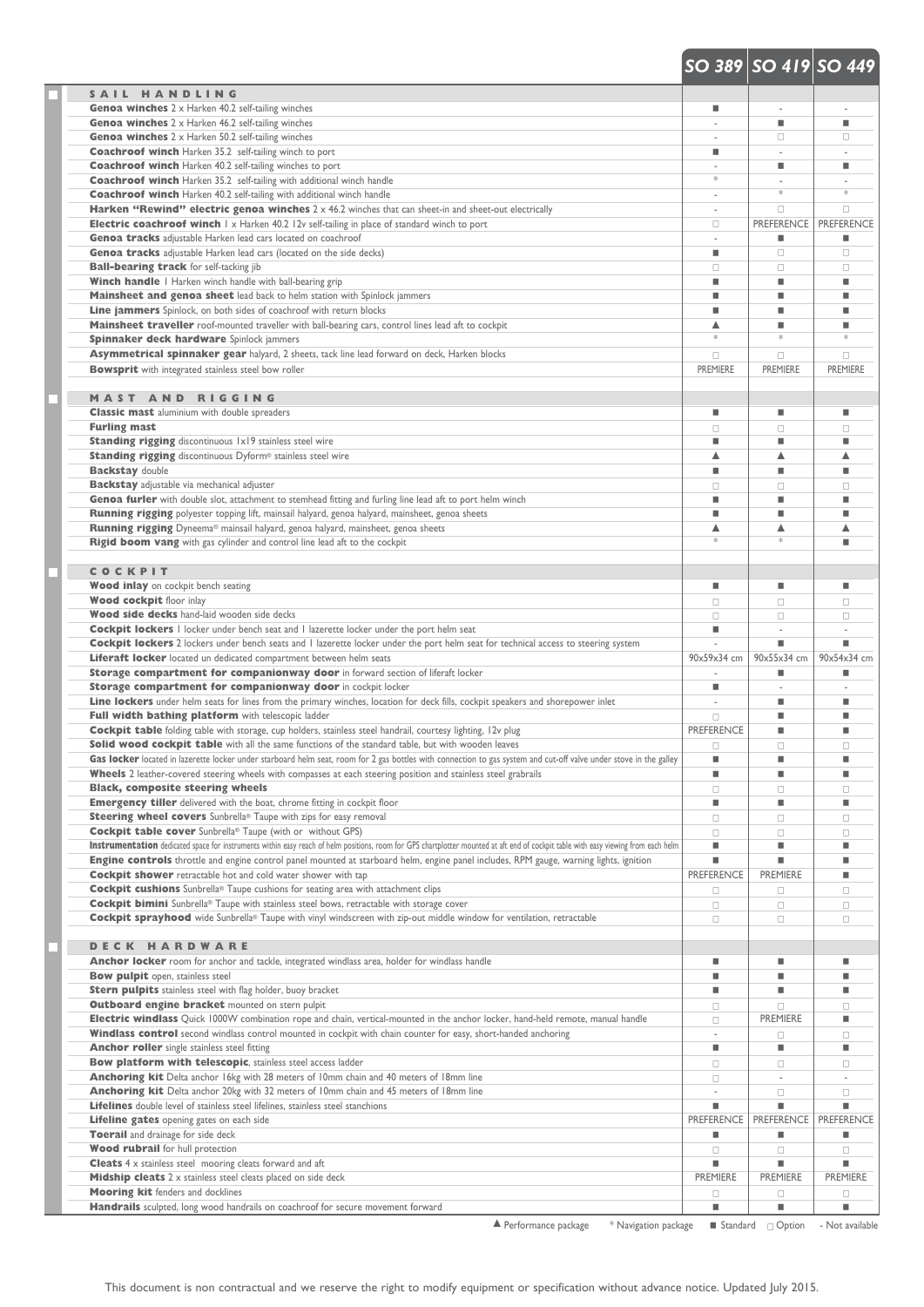## *SO 389 SO 419 SO 449*

| TECHNICAL FEATURES AND OPTIONS<br><b>CONSTRUCTION</b>                                                                                                                                                                                                                                                                            |                                    |                   |                   |
|----------------------------------------------------------------------------------------------------------------------------------------------------------------------------------------------------------------------------------------------------------------------------------------------------------------------------------|------------------------------------|-------------------|-------------------|
| Deck Prisma Process® injected deck, ISO gelcoat surface, discontinuous balsa block coring                                                                                                                                                                                                                                        | ٠                                  | ٠                 | ٠                 |
| Hull solid, hand-laid fibreglass, ISO gelcoat surface, protective barrier coat                                                                                                                                                                                                                                                   | ٠                                  | ٠                 | ٠                 |
| Structure inner fibreglass grid, high-load zones cut out, drainage system through structure                                                                                                                                                                                                                                      | ٠                                  |                   |                   |
| Structure 3rd generation inner fibreglass grid, high-load zones cut out and relaminated, drainage system through structure, special emergency repair zone in keel area                                                                                                                                                           |                                    | ٠                 | ٠                 |
| <b>LIGHTING</b>                                                                                                                                                                                                                                                                                                                  |                                    |                   |                   |
| LED navigation lights and anchor light                                                                                                                                                                                                                                                                                           | <b>PREMIERE</b>                    | <b>PREMIERE</b>   | <b>PREMIERE</b>   |
| Flush mounted LED chromed brass ceiling lights in saloon, head compartments and cabins                                                                                                                                                                                                                                           | ٠                                  | ٠                 |                   |
| Leather-wrapped LED reading lights in forward cabin and aft cabin (s)<br>Task lighting under side decks in saloon and head compartments                                                                                                                                                                                          | ш<br>٠                             | ٠                 | ш<br>٠            |
| Task LED lighting under furniture in saloon                                                                                                                                                                                                                                                                                      |                                    | <b>PREFERENCE</b> | <b>PREFERENCE</b> |
| Gooseneck chart light mounted at nav station                                                                                                                                                                                                                                                                                     | ٠                                  | ٠                 | ٠                 |
| <b>ELECTRICAL</b>                                                                                                                                                                                                                                                                                                                |                                    |                   |                   |
| 12 v alternator output                                                                                                                                                                                                                                                                                                           | 125 A                              | 125 A             | 125A              |
| Charge distributor/isolator                                                                                                                                                                                                                                                                                                      | ٠                                  | ٠                 | ٠                 |
| Engine start battery capacity, batteries located under aft berths                                                                                                                                                                                                                                                                | 80 Ah                              | 110 Ah            | 110 Ah            |
| Domestic battery bank capacity, batteries located under aft berths                                                                                                                                                                                                                                                               | 80 Ah                              | 230 Ah            | 230 Ah            |
| 2 x Extra 80 Ah domestic battery                                                                                                                                                                                                                                                                                                 | <b>PREMIERE</b>                    |                   |                   |
| 2 x Extra 115 Ah domestic battery                                                                                                                                                                                                                                                                                                |                                    | <b>PREMIERE</b>   | <b>PREMIERE</b>   |
| Positive battery switch for engine and domestic bank and general cut-off switch mounted on panel in aft cabin                                                                                                                                                                                                                    | ٠                                  | ٠                 | ٠                 |
| Shorepower 220 v inlet with differential breaker, one 220v plug per cabin, 220v plug in galley, saloon and nav station<br>40 A battery charger, multi-phase                                                                                                                                                                      | <b>PREMIERE</b><br><b>PREMIERE</b> | <b>PREMIERE</b>   | ٠                 |
| 60 A battery charger, multi-phase                                                                                                                                                                                                                                                                                                | ×.                                 | <b>PREMIERE</b>   | PREMIERE          |
| Inverter 2000 W12v/220v                                                                                                                                                                                                                                                                                                          | ä,                                 |                   | $\Box$            |
| Electrical panel with 12v breakers, 220v breakers, 12v ammeter, 12v consumption meter, 12v charging meter                                                                                                                                                                                                                        | ٠                                  | ٠                 | ш                 |
| <b>Solar panels</b> on coachroof 2 x 45W with charging relay                                                                                                                                                                                                                                                                     | $\Box$                             | $\Box$            | $\Box$            |
| 12 v plug per cabin and at nav station                                                                                                                                                                                                                                                                                           | ٠                                  | ٠                 | ш                 |
| 220 v stainless steel microwave, installed in galley cabinet                                                                                                                                                                                                                                                                     | $\Box$                             | $\Box$            | $\Box$            |
| <b>PLUMBING</b>                                                                                                                                                                                                                                                                                                                  |                                    |                   |                   |
| Hot and cold pressurised water distributed through-out the boat via semi-rigid hose                                                                                                                                                                                                                                              | ш                                  | ٠                 | ٠                 |
| "Heavy-duty" water pump and accumulator tank for consistent water pressure                                                                                                                                                                                                                                                       | ٠                                  | ٠                 | ш                 |
| Hot water tank that is connected to engine heat exchanger and to 230 v electrical system                                                                                                                                                                                                                                         | 25 L                               | 40 L              | 40 L              |
| Chromed shower faucets in washrooms                                                                                                                                                                                                                                                                                              | ٠                                  | ٠                 | ш                 |
| Electric bilge pump on float switch and manual dual-action pump in the cockpit                                                                                                                                                                                                                                                   | ٠                                  | ٠                 | ٠                 |
| Extra fresh water tank 130L located under aft starboard berth                                                                                                                                                                                                                                                                    | $\Box$                             |                   |                   |
| Extra fresh water tank 200L located under aft starboard berth<br>Digital water level display                                                                                                                                                                                                                                     | ä,<br>ш                            | $\Box$<br>٠       | $\Box$<br>٠       |
| Shower sumps equipped with individual electric pumps with filters and on-off switches                                                                                                                                                                                                                                            | ٠                                  | ٠                 | ٠                 |
| Large manual pump marine toilets                                                                                                                                                                                                                                                                                                 | ٠                                  | ٠                 | ٠                 |
| Electric Quiet-Flush toilets in place of standard, available for each head compartment                                                                                                                                                                                                                                           | $\Box$                             | $\Box$            | $\Box$            |
| 80 litre holding tank with gravity drain and deck fitting for forward starboard head (port aft head equipped with standard 80L tank)                                                                                                                                                                                             | ä,                                 | $\Box$            | $\Box$            |
| <b>ENGINE AND STEERING</b>                                                                                                                                                                                                                                                                                                       |                                    |                   |                   |
| Yanmar 3YM30 29 HP, 21Kw Sail drive                                                                                                                                                                                                                                                                                              | ٠                                  |                   |                   |
| Yanmar 3 H5-CE 40 HP, 29.4 Kw Sail Drive                                                                                                                                                                                                                                                                                         |                                    | ш                 |                   |
| Yanmar 4 H5-CE 54 HP, 39.6 Kw Sail Drive                                                                                                                                                                                                                                                                                         |                                    |                   | ٠                 |
| Fully soundproofed engine compartment with engine access behind stairwell and from aft cabin                                                                                                                                                                                                                                     | ш                                  | ٠                 | ٠                 |
| Fuel / water separator                                                                                                                                                                                                                                                                                                           | ш                                  | ٠                 | ٠                 |
| Built-in muffler, forced air ventilation and stainless steel exhaust fitting aft                                                                                                                                                                                                                                                 | ш                                  | ٠                 | ٠                 |
| Fixed 3-blade propeller                                                                                                                                                                                                                                                                                                          | ٠                                  | ٠                 | ٠                 |
| Folding propeller, 3-blade, Flex-o-Fold                                                                                                                                                                                                                                                                                          | ▲                                  | ▲                 | ▲                 |
| Bow thruster installed in a tunnel with dedicated batteries<br>Bow thruster installed in a tunnel with dedicated batteries                                                                                                                                                                                                       | $\Box$                             |                   |                   |
| Fibreglass rudder                                                                                                                                                                                                                                                                                                                | ٠                                  | $\Box$<br>٠       | $\Box$<br>٠       |
|                                                                                                                                                                                                                                                                                                                                  |                                    |                   |                   |
| <b>COMFORT FEATURES AND OPTIONS</b>                                                                                                                                                                                                                                                                                              |                                    |                   |                   |
| <b>Fixed hull ports</b>                                                                                                                                                                                                                                                                                                          | $\overline{4}$                     | 8                 | 8                 |
| <b>Opening cockpit and roof ports</b>                                                                                                                                                                                                                                                                                            | $\overline{2}$                     | $\overline{2}$    | $  + \square$     |
| <b>Lateral fixed windows</b>                                                                                                                                                                                                                                                                                                     | 6                                  | 6                 | 6                 |
| <b>Opening ports integrated into lateral windows</b>                                                                                                                                                                                                                                                                             | $\overline{2}$                     | $\overline{2}$    | $\overline{2}$    |
| <b>Opening deck hatches</b>                                                                                                                                                                                                                                                                                                      | $\overline{4}$                     | 6                 | $\overline{7}$    |
| <b>Combination shade/insect screens</b> for deck hatches                                                                                                                                                                                                                                                                         | <b>PREMIERE</b>                    | <b>PREMIERE</b>   | PREMIERE          |
| Audio FUSION RA 2015 with bluetooth station                                                                                                                                                                                                                                                                                      | <b>PREFERENCE</b>                  | <b>PREFERENCE</b> | <b>PREMIERE</b>   |
| BOSE <sup>®</sup> 2.1 speaker system ACCOUSTIMASS 3, speakers with base unit in saloon                                                                                                                                                                                                                                           | ÷.                                 |                   | <b>PREMIERE</b>   |
| Saloon stereo speakers $\times$ 2                                                                                                                                                                                                                                                                                                | <b>PREFERENCE</b>                  | <b>PREFERENCE</b> |                   |
| <b>Cockpit speakers</b> $\times$ 2, watertight                                                                                                                                                                                                                                                                                   | <b>PREFERENCE</b>                  | <b>PREFERENCE</b> | PREMIERE          |
| LED TV 23" mounted on an articulating arm on main saloon bulkhead to port of the forward cabin doorway and DVD player                                                                                                                                                                                                            | $\omega$                           | $\Box$            | $\Box$            |
| <b>Amplified antenna for TV</b> for masthead mounting                                                                                                                                                                                                                                                                            | ÷.                                 | $\Box$            | $\Box$            |
| Air Conditioning 220v 16000 BTU 1 unit installed under saloon seating, vents in saloon, forward and aft cabins control panel and thermostat (for 2 cabin version only)                                                                                                                                                           | $\Box$                             |                   | ×.                |
|                                                                                                                                                                                                                                                                                                                                  |                                    |                   | ä,                |
|                                                                                                                                                                                                                                                                                                                                  | ä,                                 | 0                 |                   |
|                                                                                                                                                                                                                                                                                                                                  |                                    |                   |                   |
| Air Conditioning 220 v 24000 BTU 2 units installed under saloon seating and in stern, vents in saloon, head compartments and forward<br>and aft cabins control panel and thermostat<br>Air Conditioning 220 v 32000 BTU I unit installed in the stern, I unit installed in the saloon and I unit installed in the forward cabin, | ä,                                 |                   | $\Box$            |
| vents in saloon, head compartments and forward and aft cabins control panel and thermostat<br>Forced air heating I unit 5500 BTU Webasto® diesel heater installed in stern, vents in aft cabin, saloon and head compartments                                                                                                     | $\Box$                             | $\Box$            | $\Box$            |